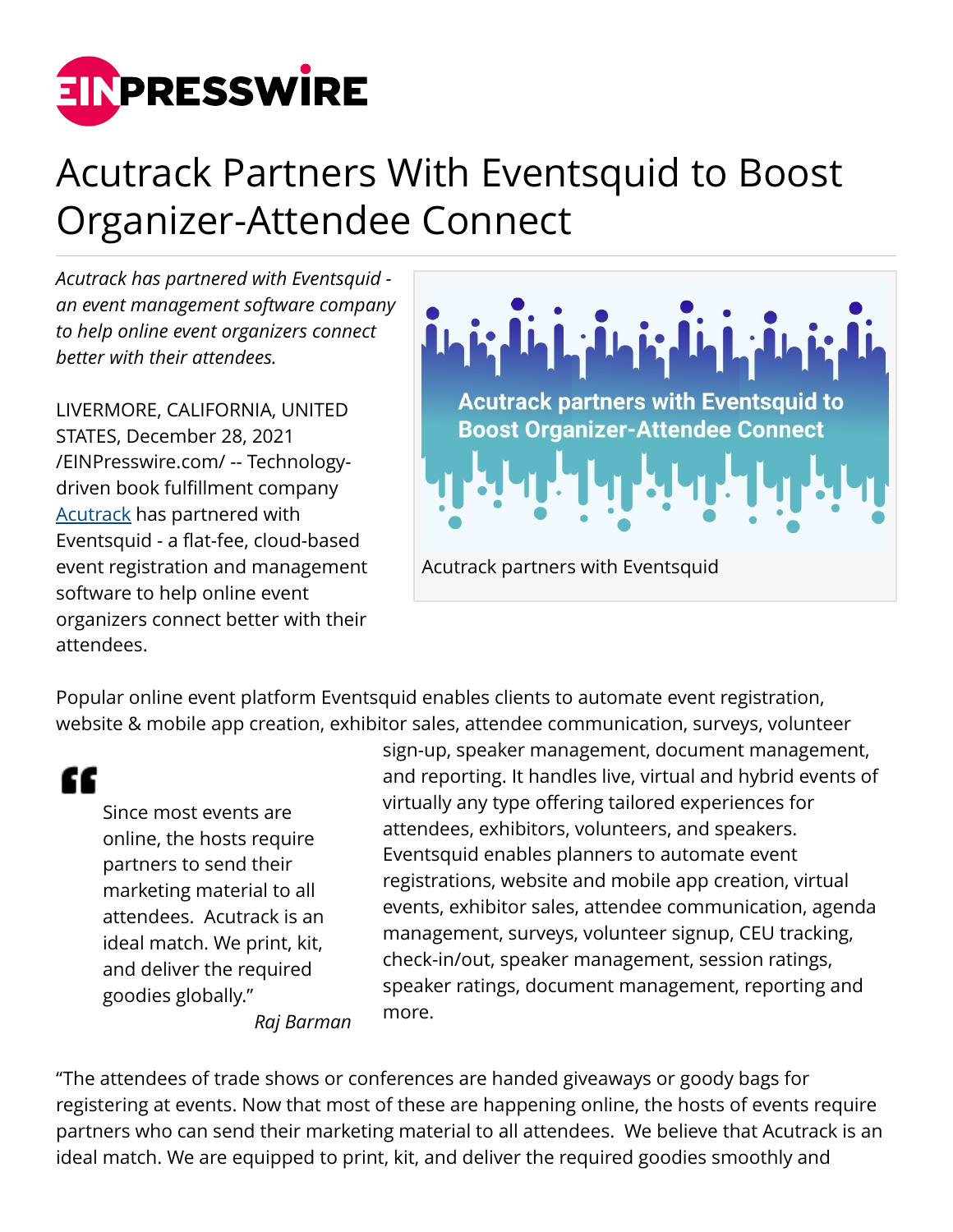efficiently. The best part is we give access to attendee information to the organizer via a state of the art dashboard," states Mr. Raj Barman, CEO – Acutrack.

[Integration](https://www.acutrack.com/integration/) of Acutrack with Eventsquid will ensure a smoother operation between the parties organizing online events and attendees, as Acutrack can both print and ship out their marketing material in a timely manner.

As soon as a participant registers for the event, Acutrack will get an intimation of the order. The marketing material can be assembled and sent to the virtual attendees in a simple and seamless process.

Irrespective of it being single registrations, group registrations, guest registrations, minor registrations, or third-party registrations, Acutrack will receive an update and ensure every attendee gets their due.

The promise of an instant connection via this branding/ marketing operation, done in a smooth, effortless manner is the advantage that Acutrack brings to the Eventsquid table.

## The Acutrack Advantage:

A huge boon to the marketing team, Acutrack allows its customers to include add-ons like flyers, mugs, t-shirts as part of the goodie bag leading to better branding and greater customer delight.

Over and above print fulfillment services, Acutrack offers Kitting and Assembling. If the intention is to give attendees welcome kits, instructional or promotional materials, or even product samples, Acutrack can print and compile them into pre-sorted kits which can then be easily assembled, custom packaged, and then shipped. If your order is of high priority, then Acutrack can deliver it in 24 hours. Acutrack is the perfect [book printing](https://www.acutrack.com/book-printing/) service and on-demand fulfillment partner for anyone who wishes to work directly with their customer base.

Acutrack's technology-driven platform is integrated with multiple e-commerce platforms to provide a seamless experience in printing and shipping. Each order received is automated and offers the seller complete tracking and shipping information on their respective e-commerce platforms.

Another competitive edge that Acutrack brings to the table is that when they print and deliver, Acutrack allows their customers to manage it all from one easy to operate and understand dashboard. This ensures that every Acutrack customer knows who their customers are, their order history as well as where they are. They have a complete customer profile ready and available. This invaluable data is a treasure trove of insights that can be used to understand the areas their businesses need to grow in and the holes they need to fix in order to take their businesses to a higher place. Another key result of having customer data is that up-sell becomes that much easier, besides giving the customer complete control of their revenue too.

With multiple state-of-the-art production and book fulfillment services, Acutrack delivers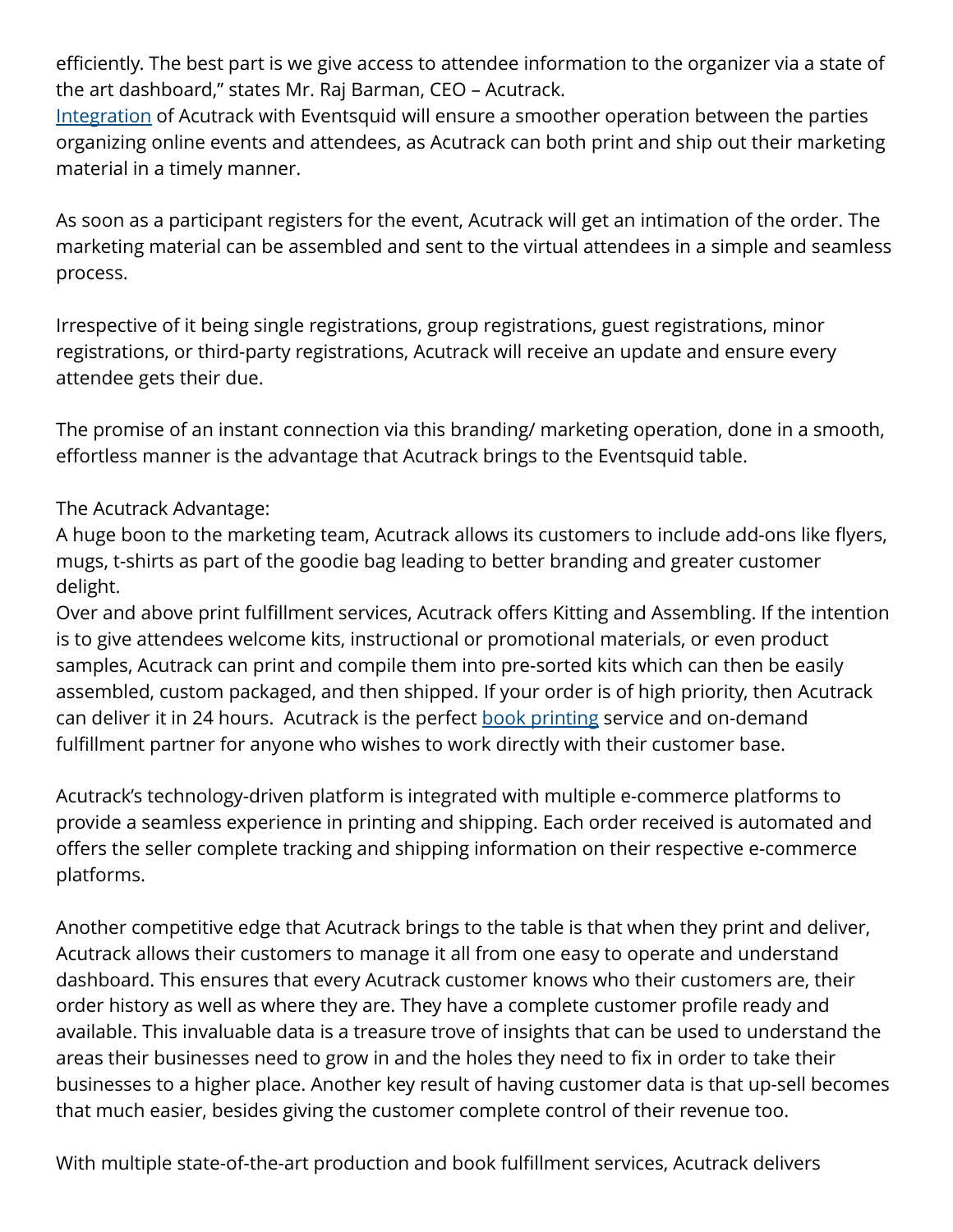anywhere in the world. Acutrack provides end-to-end tracking of orders along with an online Dashboard for 24/7 reporting.

Apart from that, Acutrack also provides added services like automated inventory alerts and a dedicated and experienced customer support team. Acutrack's presence on both the coasts of the US and also Europe cuts down on high zone, high-cost shipments.

"Organizing an event is a complex process by itself. There are so many variables to think through and get in place. A platform like Eventsquid is a blessing for those with little experience or little time. By joining hands with them, we hope to make the entire journey a lot simpler, effective, and growth-oriented for our customers. We hope to be a one-stop-shop for coaches, speakers, authors, etc to be able to smoothly reach out to their audience via events, books, and collaterals and build a relationship that snowballs to a phenomenal level," feels Poornima Rajkumar, Marketing Director, Acutrack.

Evolving with the changing times, embracing the latest technology:

The advantages of partnering with Acutrack are many but one of the most important features is its ability to keep up with changing times. Acutrack proactively embraces new technology and the resulting up-gradation. Acutrack's manufacturing facility is equipped with state-of-the-art equipment. A wide range of book trim sizes & binding options with advanced book printing technology that works rapidly, producing the best books possible.

To keep pace with modern mechanization, Acutrack consistently invests in the latest equipment so that today it has print machines combined with adequate pre-press and post-press operations. As part of a recent addition, the company has acquired and installed an ultramodern printing machine for a better product outcome for its customers.

This has enabled Acutrack to become a really impressive book printing and fulfillment setup! This consists of printing with offset quality print and automated bindery of different types which gives the highest quality printed books and perfect bindings from case bound to saddle-wire stitch. Necessary for print-on-demand, this setup allows for printing the highest quality short runs in the same budget as large runs.

Acutrack strives to partner with platforms that can leverage on Acutrack's expertise, helping the end user achieve more. The partnership between Eventsquid and Acutrack brings authors,

Poornima rajkumar www.acutrack.com +1 9252155667 [email us here](http://www.einpresswire.com/contact_author/3226204) Visit us on social media: [Facebook](https://www.facebook.com/AcutrackInc/) [LinkedIn](https://www.linkedin.com/company/acutrack-inc./) **[Other](https://www.instagram.com/acutrack/)**